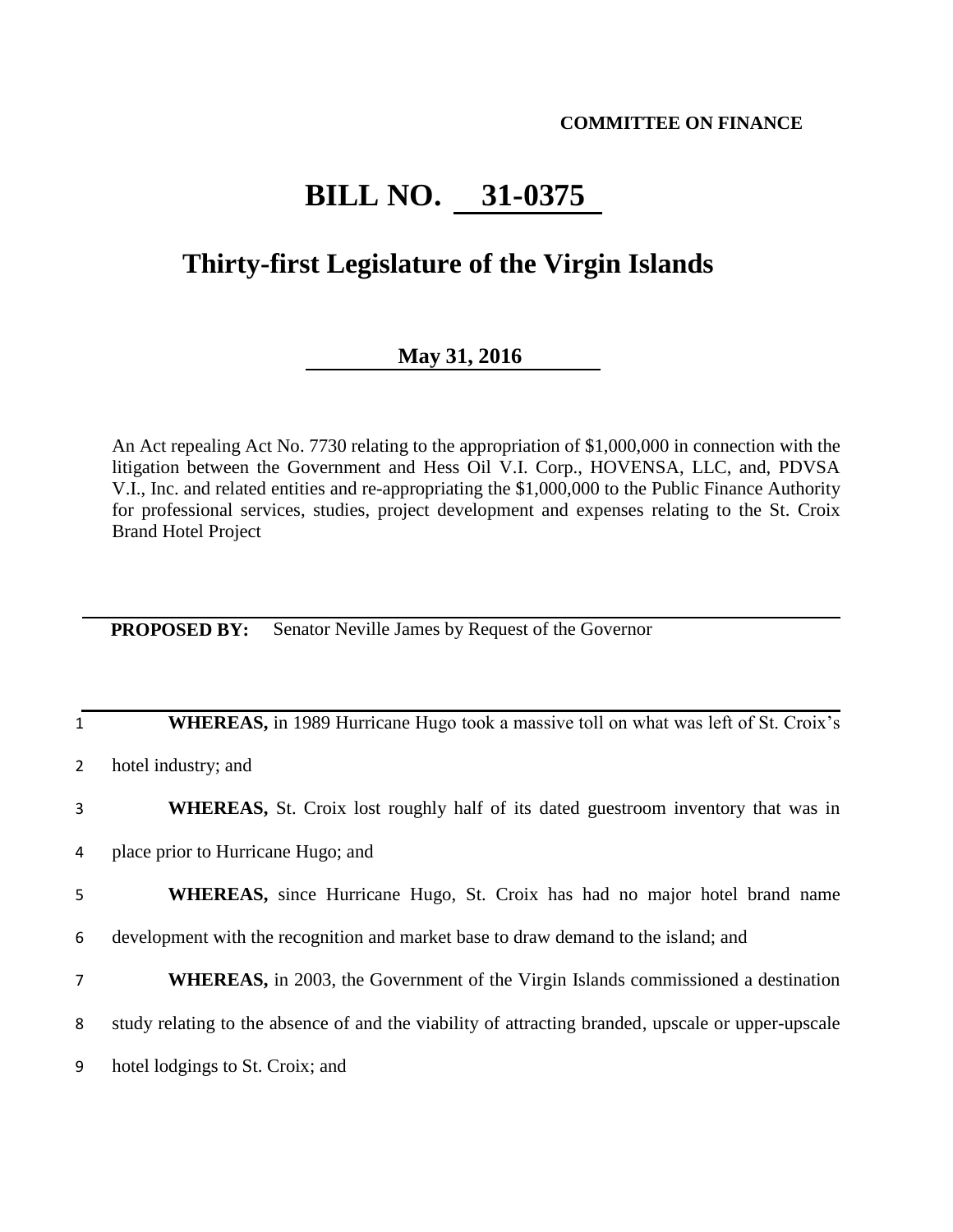**WHEREAS,** the 2003 study concluded that a branded, upscale or upper-upscale hotel in St. Croix would be beneficial to the economy and tourism product of St. Croix; and **WHEREAS,** St. Croix remains without the infrastructure of larger resort hotels necessary to provide the amount of rooms to support strong flight activity and an appropriate base of tourism visitation; and **WHEREAS,** there continues to be no significant meeting capability on St. Croix, and therefore regional demand and available conference business is generally not captured by St. Croix; and **WHEREAS,** while there has been some increase in hotel occupancy and airlift visitors to the island, the capacity for hotel rooms has not increased sufficient to grow the tourism industry; and **WHEREAS**, in order to save the St. Croix tourism industry and begin a trend towards recovery rather than decline, a first-class luxury, full-service branded hotel resort is necessary to generate synergy on the island and attract an increased base to support increase flight activity and accessibility to the island; and **WHEREAS**, the Government of the Virgin islands while updating the study through the Public Finance Authority desires to proceed with the planned development, construction and operation of a first class luxury, full-service, branded hotel resort of at least 250 rooms for the island of St. Croix; and **WHEREAS,** the 31<sup>st</sup> legislature of Virgin Islands appropriated \$1,000,000 in Act 7730 to provide for the payment of costs and legal fees in the Government's litigation involving Hess Oil Corp., HOVENSA, LLVC and PDVSA; and **WHEREAS,** the litigation between the Government of the Virgin Islands and Hess Oil Corp., HOVENSA, LLC, and PDVSA has been fully resolved; and